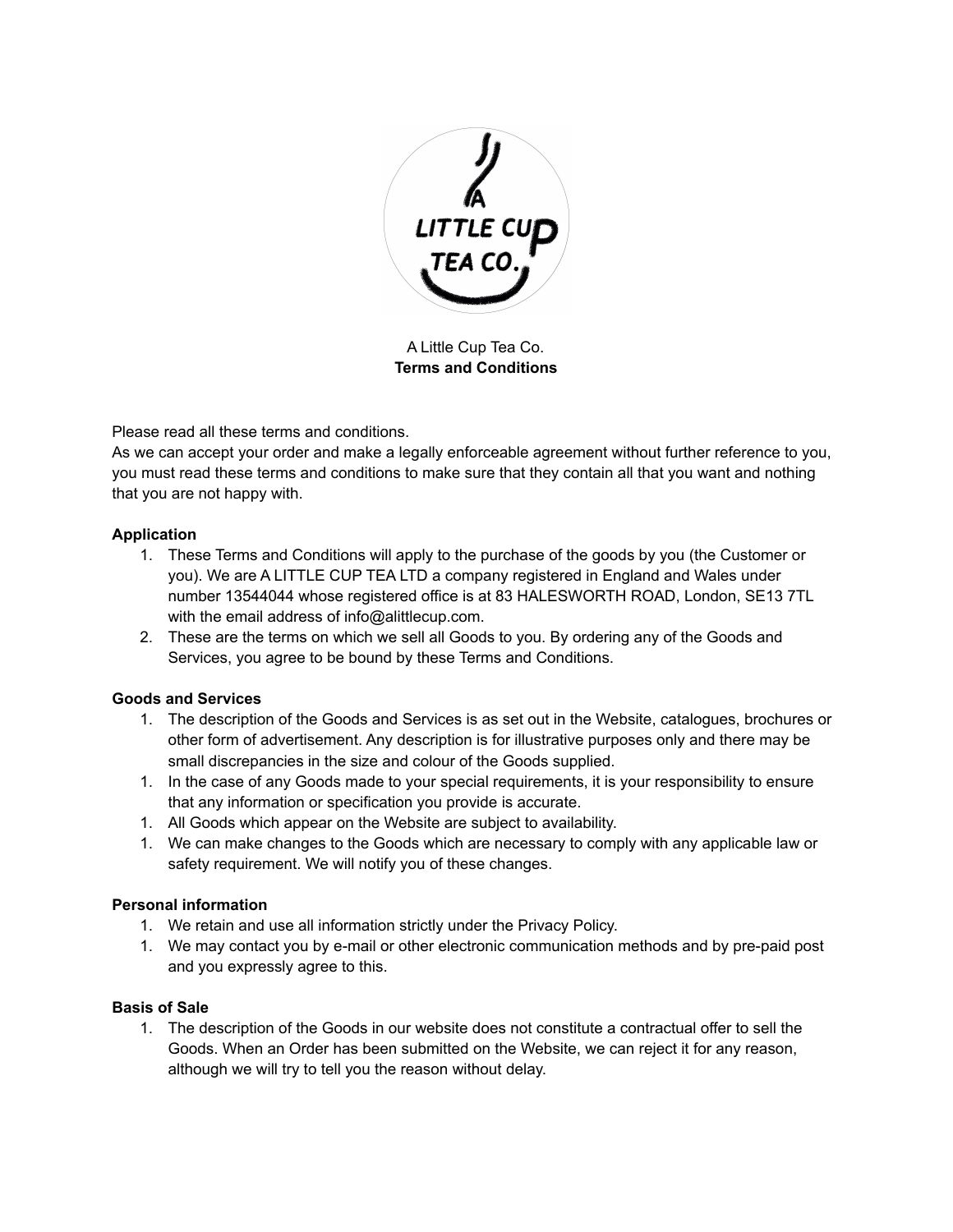- 1. The Order process is set out on the Website. Each step allows you to check and amend any errors before submitting the Order. It is your responsibility to check that you have used the ordering process correctly.
- 1. A Contract will be formed for the sale of Goods and Services ordered only when you receive an email from us confirming the Order (Order Confirmation). You must ensure that the Order Confirmation is complete and accurate and inform us immediately of any errors. We are not responsible for any inaccuracies in the Order placed by you. By placing an Order you agree to us giving you confirmation of the Contract by means of an email with all information in it (ie the Order Confirmation). You will receive the Order Confirmation within a reasonable time after making the Contract, but in any event not later than the delivery of any Goods supplied under the Contract.

# **Price and Payment**

- 1. The price of the Goods and any additional delivery or other charges is set out on the Website at the date of the Order or such other price as we may agree in writing.
- 1. Prices and charges include VAT at the rate applicable at the time of the Order.
- 1. You must pay by submitting your credit or debit card details with your Order and we can take payment immediately or otherwise before delivery of the Goods.

### **Delivery**

- 1. We will dispatch the Goods to the Delivery Location within 3 working days of receiving your order.
- 1. In any case, regardless of events beyond our control, if we do not deliver the Goods on time, you can (in addition to any other remedies) treat the Contract at an end if:
	- a. we have refused to deliver the Goods, or if delivery on time is essential taking into account all the relevant circumstances at the time the Contract was made, or you said to us before the Contract was made that delivery on time was essential; or
	- b. after we have failed to deliver on time, you have specified a later period which is appropriate to the circumstances and we have not delivered within that period.
- 1. If you treat the Contract at an end, we will (in addition to other remedies) promptly return all payments made under the Contract.
- 1. If you were entitled to treat the Contract at an end, but do not do so, you are not prevented from cancelling the Order for any Goods or rejecting Goods that have been delivered and, if you do this, we will (in addition to other remedies) without delay return all payments made under the Contract for any such cancelled or rejected Goods. If the Goods have been delivered, you must return them to us and cover the cost of postage fees yourself.
- 1. If any Goods from a commercial unit (a unit is a commercial unit if division of the unit would materially impair the value of the goods or the character of the unit) you cannot cancel or reject the Order for some of those Goods without also cancelling or rejecting the Order for the rest of them.
- 1. Delivery will be regular first class as standard, unless selected otherwise. Tracking of your package is available only if selected at checkout, but not as standard. We are not responsible for the tracking or delivery past dispatch, unless you have requested this.
- 1. We can deliver to addresses outside England and Wales, Scotland, Northern Ireland, the Isle of Man and Channels Islands. However, if we accept an Order for delivery outside that area, you may need to pay import duties or other taxes, as we will not pay them. Additional shipping fees are also included for international delivery.
- 1. You agree we may deliver the Goods in instalments if we suffer a shortage of stock or other genuine and fair reason, subject to the above provisions and provided you are not liable for extra charges.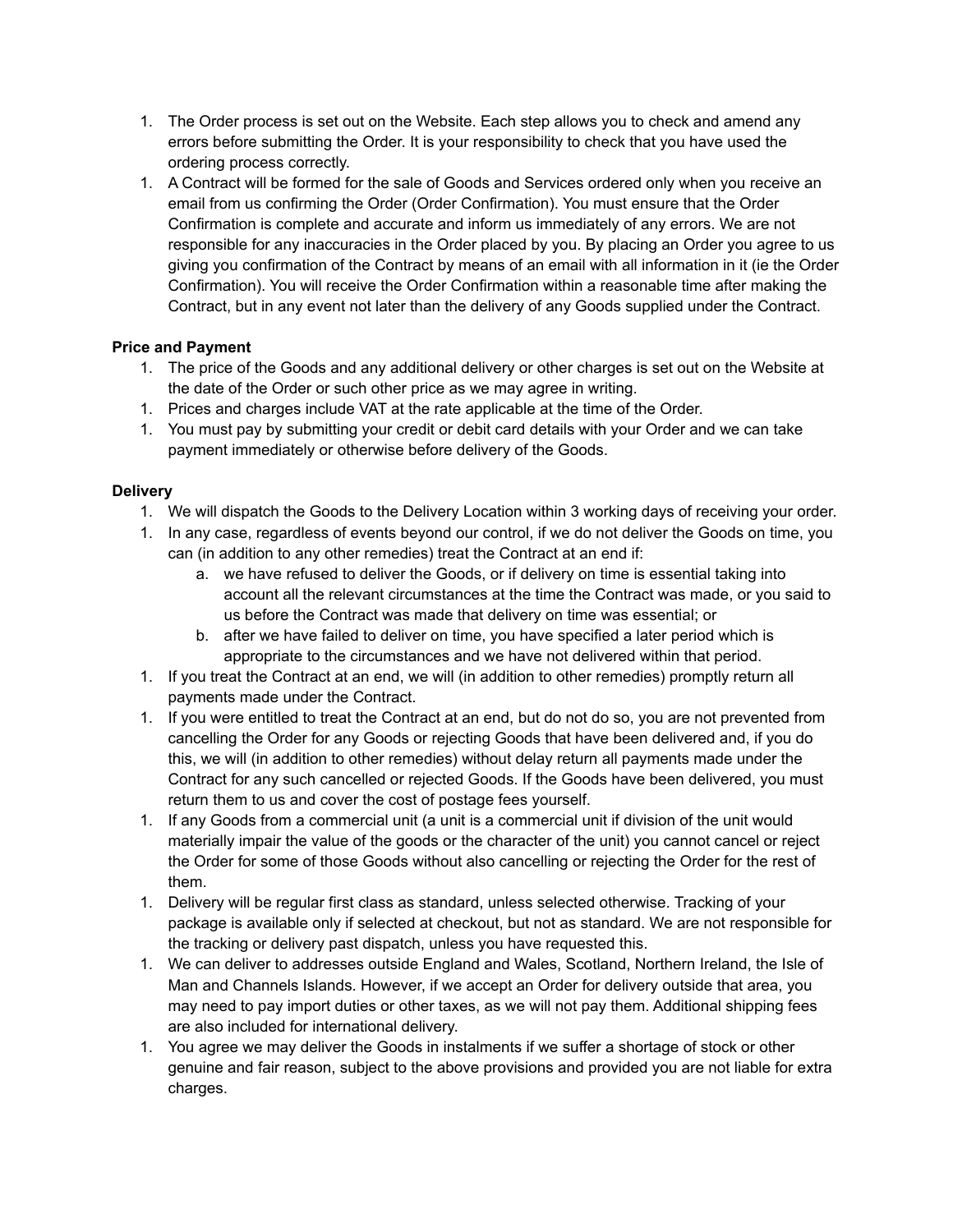- 1. If you or your nominee fail, through no fault of ours, to take delivery of the Goods at the Delivery Location, we may charge the reasonable costs of storing and redelivering them.
- 1. The Goods will become your responsibility from the completion of delivery or Customer collection. You must, if reasonably practicable, examine the Goods before accepting them.

### **Risk and Title**

- 1. Risk of damage to, or loss of, any Goods will pass to you when the Goods are delivered to you.
- 1. You do not own the Goods until we have received payment in full. If full payment is overdue or a step occurs towards your bankruptcy, we can choose, by notice to cancel any delivery and end any right to use the Goods still owned by you, in which case you must return them or allow us to collect them.

# **Withdrawal, returns and cancellation**

- 1. You can withdraw the Order by telling us before the Contract is made, if you simply wish to change your mind and without giving us a reason, and without incurring any liability.
- 1. This is a distance contract (as defined below) which has the cancellation rights (Cancellation Rights) set out below. These Cancellation Rights, however, do not apply, to a contract for the following goods (with no others) in the following circumstances:
	- a. foodstuffs, beverages or other goods intended for current consumption in the household and which are supplied on frequent and regular rounds to your residence or workplace;
	- b. goods that are made to your specifications or are clearly personalised;
	- c. goods which are liable to deteriorate or expire rapidly.
- 1. Also, the Cancellation Rights for a Contract cease to be available in the following circumstances:
	- a. in the case of any sales contract, if the goods become mixed inseparably (according to their nature) with other items after delivery.

# **Right to Cancel**

- 1. Subject as stated in these Terms and Conditions, you can cancel this contract any time without giving any reason.
- 1. The cancellation period will expire after 14 days from the day on which you acquire, or a third party, other than the carrier indicated by you, acquires physical possession of the last of the Goods. In a contract for the supply of goods over time (ie subscriptions), the right to cancel will be 14 days after the first delivery.
- 1. To exercise the right to cancel, you must inform us of your decision to cancel this Contract by a clear statement setting out your decision (eg a letter sent by post or email). You can use the attached model cancellation form, but it is not obligatory. In any event, you must be able to show clear evidence of when the cancellation was made, so you may decide to use the model cancellation form.
- 1. You can also electronically fill in and submit the model cancellation form or any other clear statement of the Customer's decision to cancel the Contract on our website www.alittlecup.com. If you use this option, we will communicate to you an acknowledgement of receipt of such a cancellation in a Durable Medium (eg by email) without delay.
- 1. To meet the cancellation deadline, it is sufficient for you to send your communication concerning your exercise of the right to cancel before the cancellation period has expired.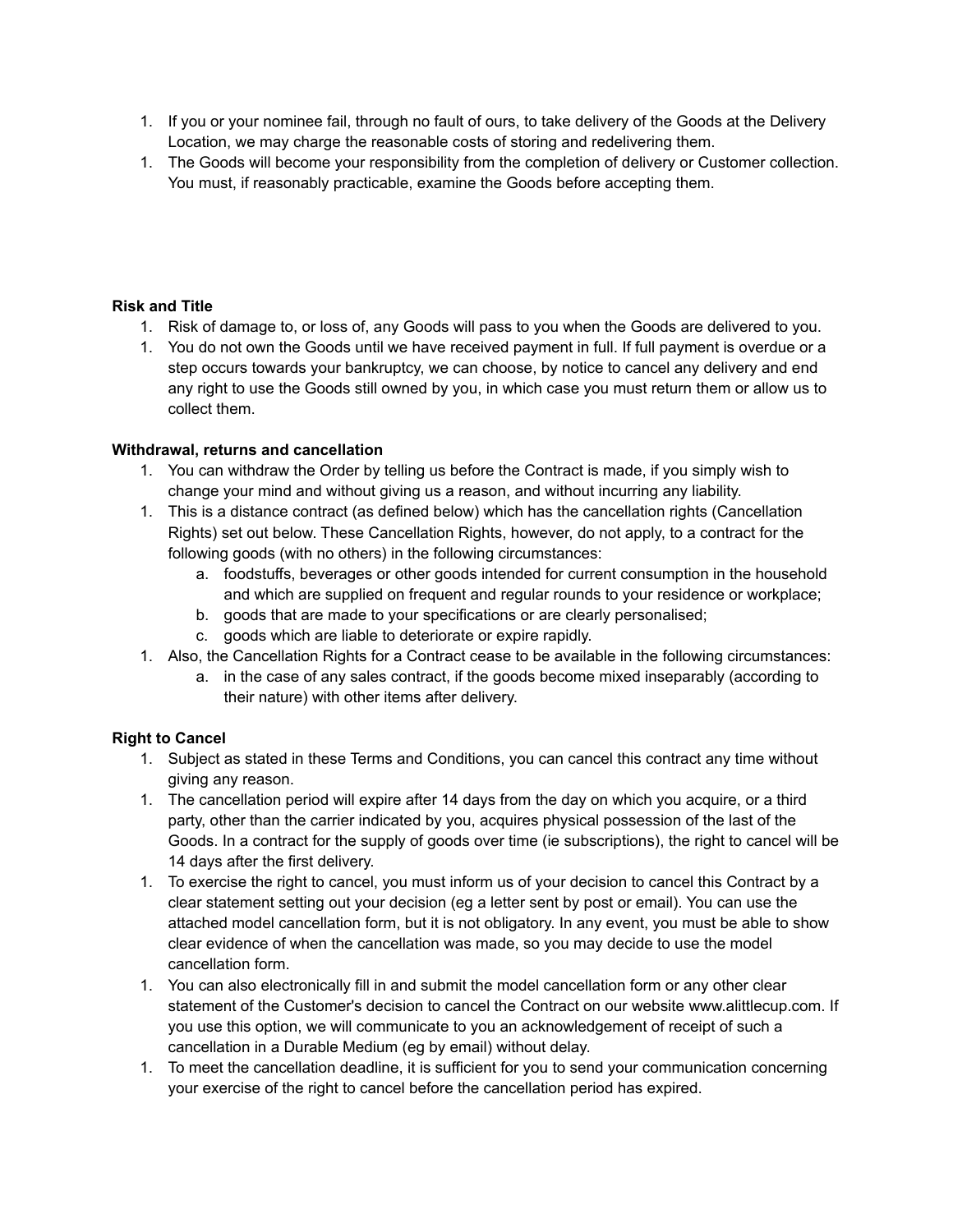### **Effects of cancellation in the cancellation period**

1. Except as set out below, if you cancel this Contract, we will reimburse to you all payments received from you, including the costs of delivery (except for the supplementary costs arising if you chose a type of delivery other than the least expensive type of standard delivery offered by us).

#### **Deduction for Goods supplied**

1. We may make a deduction from the reimbursement for loss in value of any Goods supplied, if the loss is the result of unnecessary handling by you (ie handling the Goods beyond what is necessary to establish the nature, characteristics and functioning of the Goods: eg it goes beyond the sort of handling that might be reasonably allowed in a shop). This is because you are liable for that loss and, if that deduction is not made, you must pay us the amount of that loss.

#### **Timing of reimbursement**

- 1. If we have not offered to collect the Goods, we will make the reimbursement without undue delay, and not later than:
	- a. 14 days after the day we receive back from you any Goods supplied, or
	- b. (if earlier) 14 days after the day you provide evidence that you have sent back the Goods.
- 1. If we have offered to collect the Goods or if no Goods were supplied, we will make the reimbursement without undue delay, and not later than 14 days after the day on which we are informed about your decision to cancel this Contract.
- 1. We will make the reimbursement using the same means of payment as you used for the initial transaction unless you have expressly agreed otherwise; in any event, you will not incur any fees as a result of the reimbursement.

#### **Returns, Refunds and Exchanges**

- 1. If you have received Goods in connection with the Contract which are proved to be faulty, damaged or not true to the description you will be entitled to a full refund including the cost of postage. Please notify us at [info@alittlecup.com](mailto:info@alittlecup.com) if you would like to dispute a faulty good or service and we will endeavour to refund you within 3 working days of the dispute case being closed. You may be asked to provide evidence by way of photograph or sending the item to us for inspection.
- 2. You must send back the Goods or hand them over to us at 83 HALESWORTH ROAD, London, SE13 7TL without delay and in any event no later than 3 calendar weeks from the day you created your order. The deadline is met if you send back the Goods before the period of 3 weeks has expired. In the case of faulty or damaged items, a prepaid returns label will be issued to you.
- 3. Changed your mind? Unfortunately, we cannot accept exchanges or refunds unless your item is damaged or faulty.
- 4. If you have booked onto one of our workshops and no longer want to attend, you can cancel your booking or transfer it to another A Little Cup workshop. You can cancel your booking for a full refund as long as you notify us within 5 working days of the original workshop date. Transfers to another workshop will be accepted within 3 working days of the original date.
- 5. Your Gift Voucher for Goods and Services will be valid for 1 year from the date of purchase. This may be subject to extension in difficult circumstances ie. COVID constraints.
- 6. For the purposes of these Cancellation Rights, these words have the following meanings:
	- a. distance contract means a contract concluded between a trader and a consumer under an organised distance sales or service-provision scheme without the simultaneous physical presence of the trader and the consumer, with the exclusive use of one or more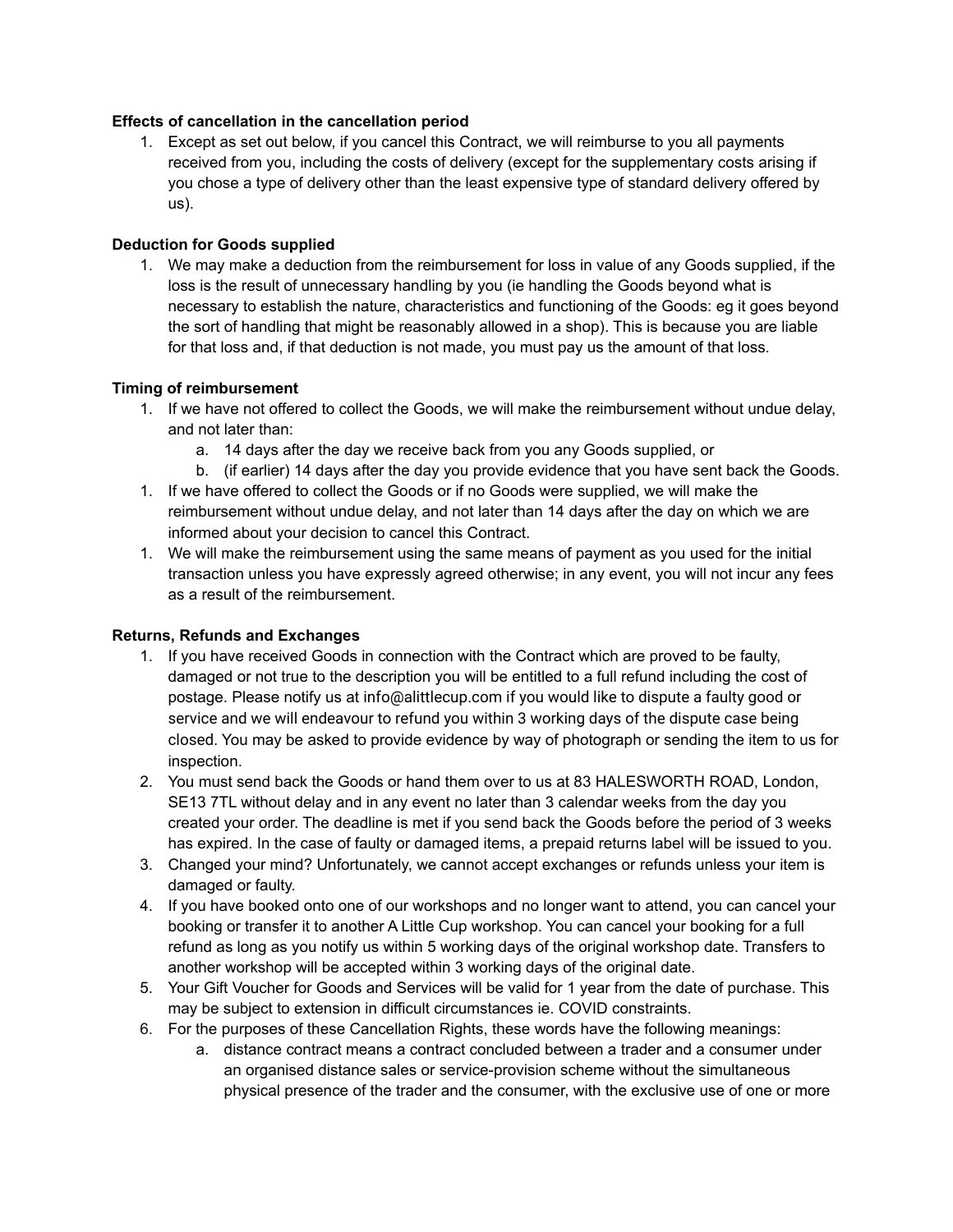means of distance communication up to and including the time at which the contract is concluded;

b. sales contract means a contract under which a trader transfers or agrees to transfer the ownership of goods to a consumer and the consumer pays or agrees to pay the price, including any contract that has both goods and services as its object.

# **Conformity**

- 1. We have a legal duty to supply the Goods in conformity with the Contract, and will not have conformed if it does not meet the following obligation.
- 1. Upon delivery, the Goods will:
	- a. be of satisfactory quality;
	- b. be reasonably fit for any particular purpose for which you buy the Goods which, before the Contract is made, you made known to us (unless you do not actually rely, or it is unreasonable for you to rely on, our skill and judgment) and be fit for any purpose held out by us or set out in the Contract; and
	- c. conform to their description.
- 1. It is not a failure to conform if the failure has its origin in your materials.

# **Circumstances beyond the control of either party**

- 1. In the event of any failure by a party because of something beyond its reasonable control:
	- a. the party will advise the other party as soon as reasonably practicable; and
	- b. the party's obligations will be suspended so far as is reasonable, provided that that party will act reasonably, and the party will not be liable for any failure which it could not reasonably avoid, but this will not affect the Customer's above rights relating to delivery and any right to cancel, below.

### **Privacy**

- 1. Your privacy is critical to us. We respect your privacy and comply with the General Data Protection Regulation with regard to your personal information.
- 1. These Terms and Conditions should be read alongside, and are in addition to our policies, including our privacy policy.
- 1. For the purposes of these Terms and Conditions:
	- a. 'Data Protection Laws' means any applicable law relating to the processing of Personal Data, including, but not limited to the GDPR.
	- b. 'GDPR' means the UK General Data Protection Regulation.
	- c. 'Data Controller', 'Personal Data' and 'Processing' shall have the same meaning as in the GDPR.
- 1. We are a Data Controller of the Personal Data we Process in providing Goods to you.
- 1. Where you supply Personal Data to us so we can provide Goods to you, and we Process that Personal Data in the course of providing the Goods to you, we will comply with our obligations imposed by the Data Protection Laws:
	- a. before or at the time of collecting Personal Data, we will identify the purposes for which information is being collected;
	- b. we will only Process Personal Data for the purposes identified;
	- c. we will respect your rights in relation to your Personal Data; and
	- d. we will implement technical and organisational measures to ensure your Personal Data is secure.
- 1. For any enquiries or complaints regarding data privacy, you can e-mail: info@alittlecup.com.

# **Excluding liability**